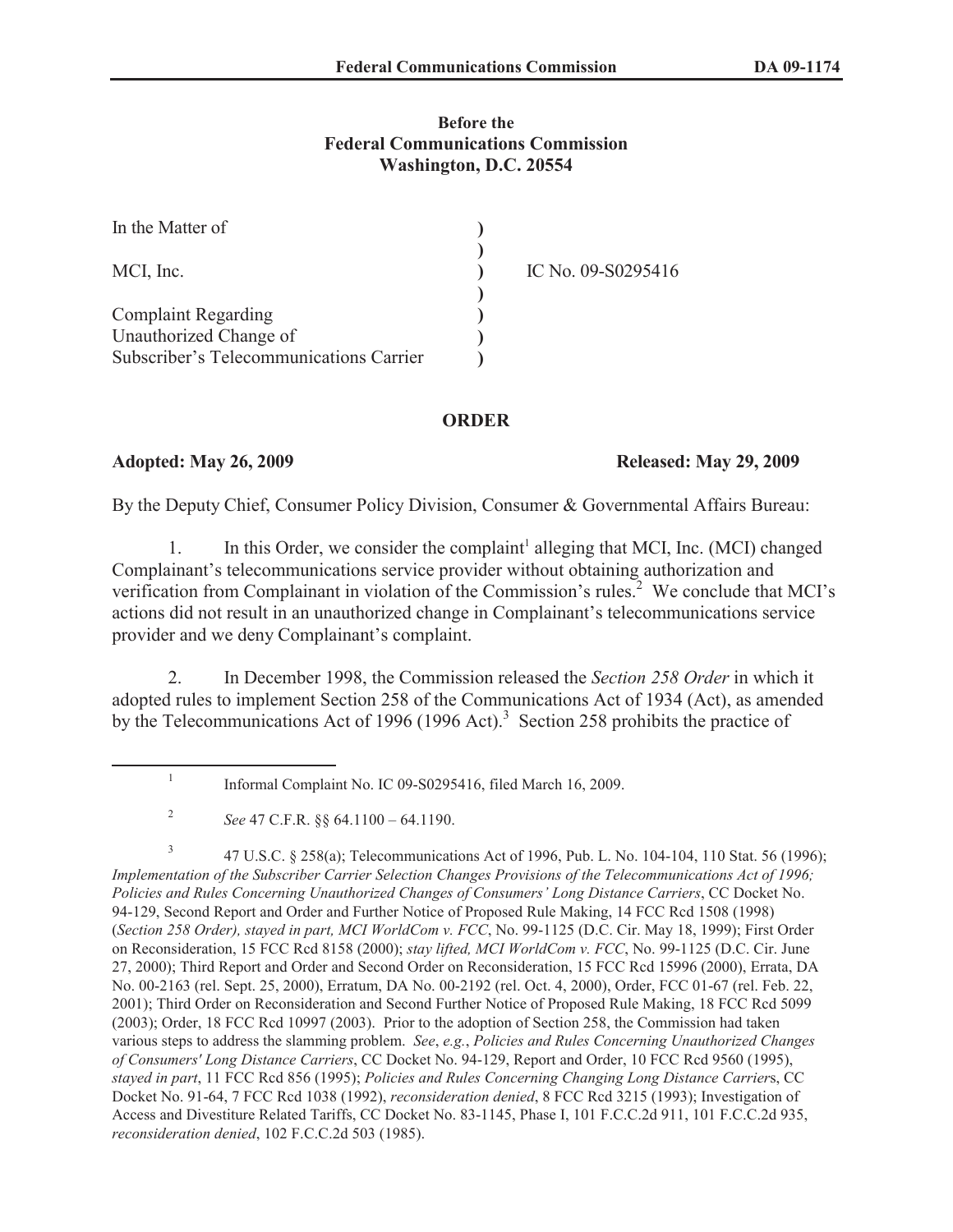"slamming," the submission or execution of an unauthorized change in a subscriber's selection of a provider of telephone exchange service or telephone toll service.<sup>4</sup> In the *Section 258 Order*, the Commission adopted aggressive new rules designed to take the profit out of slamming, broadened the scope of the slamming rules to encompass all carriers, and modified its existing requirements for the authorization and verification of preferred carrier changes. The rules require, among other things, that a carrier receive individual subscriber consent before a carrier change may occur.<sup>5</sup> Pursuant to Section 258, carriers are absolutely barred from changing a customer's preferred local or long distance carrier without first complying with one of the Commission's verification procedures.<sup>6</sup> Specifically, a carrier must: (1) obtain the subscriber's written or electronically signed authorization in a format that meets the requirements of Section 64.1130; (2) obtain confirmation from the subscriber via a toll-free number provided exclusively for the purpose of confirming orders electronically; or (3) utilize an independent third party to verify the subscriber's order.<sup>7</sup>

3. The Commission also has adopted liability rules. These rules require the carrier to absolve the subscriber where the subscriber has not paid his or her bill. In that context, if the subscriber has not already paid charges to the unauthorized carrier, the subscriber is absolved of liability for charges imposed by the unauthorized carrier for service provided during the first 30 days after the unauthorized change. $8$  Where the subscriber has paid charges to the unauthorized carrier, the Commission's rules require that the unauthorized carrier pay 150% of those charges to the authorized carrier, and the authorized carrier shall refund or credit to the subscriber 50% of all charges paid by the subscriber to the unauthorized carrier.<sup>9</sup> Carriers should note that our actions in this order do not preclude the Commission from taking additional action, if warranted, pursuant to Section 503 of the Act.<sup>10</sup>

4. We received Complainant's complaint on March 16, 2009, alleging that Complainant's telecommunications service provider had been changed to MCI without Complainant's authorization. Pursuant to Sections 1.719 and 64.1150 of our rules,<sup>11</sup> we notified

7 *See* 47 C.F.R. § 64.1120(c). Section 64.1130 details the requirements for letter of agency form and content for written or electronically signed authorizations. 47 C.F.R. § 64.1130.

8 *See* 47 C.F.R. §§ 64.1140, 64.1160. Any charges imposed by the unauthorized carrier on the subscriber for service provided after this 30-day period shall be paid by the subscriber to the authorized carrier at the rates the subscriber was paying to the authorized carrier at the time of the unauthorized change. *Id.*

9 *See* 47 C.F.R. §§ 64.1140, 64.1170.

<sup>10</sup> *See* 47 U.S.C. § 503.

<sup>11</sup> 47 C.F.R. § 1.719 (Commission procedure for informal complaints filed pursuant to Section 258 of the Act); 47 C.F.R. § 64.1150 (procedures for resolution of unauthorized changes in preferred carrier).

<sup>4</sup> 47 U.S.C. § 258(a).

<sup>5</sup> *See* 47 C.F.R. § 64.1120.

<sup>6</sup> 47 U.S.C. § 258(a).